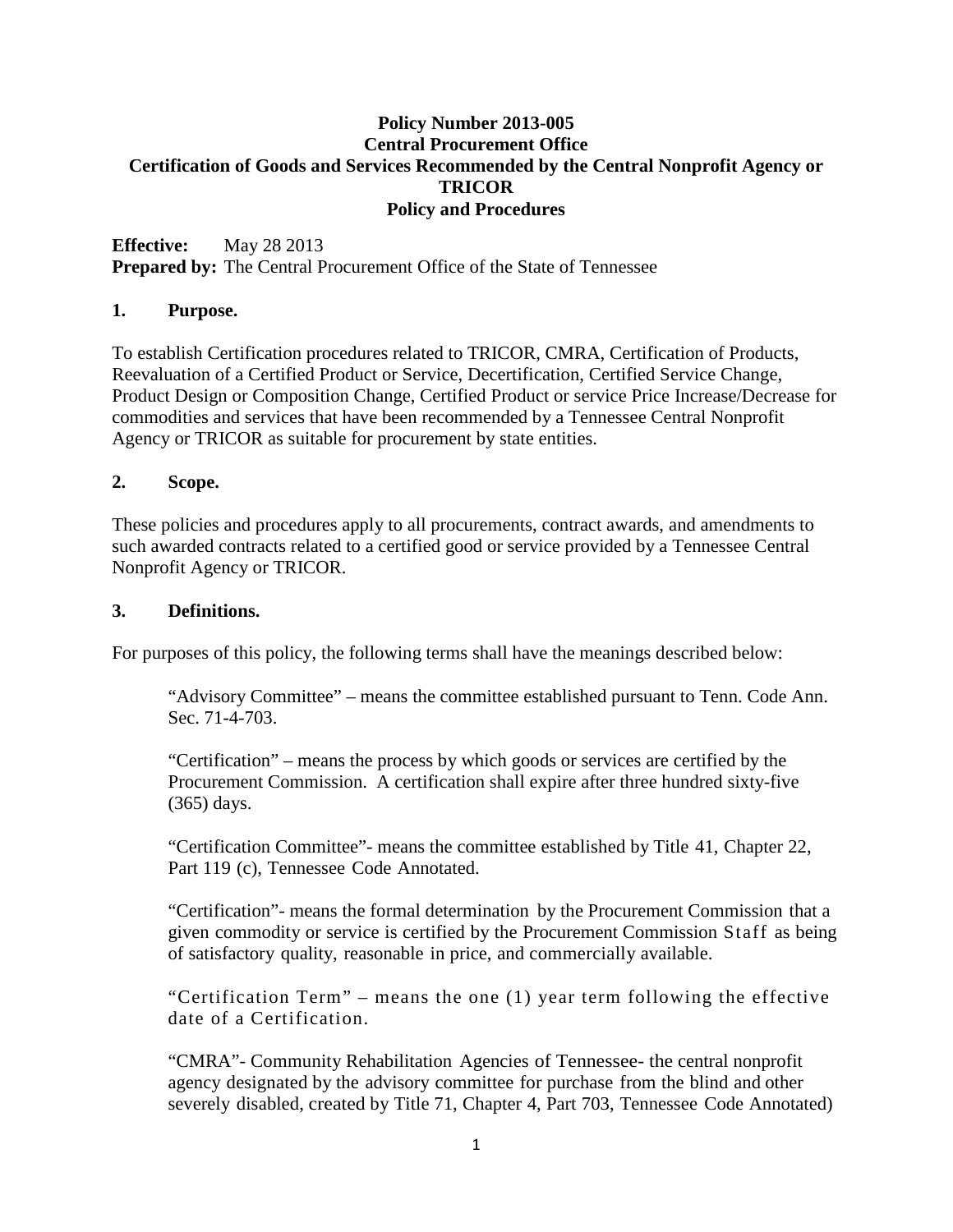"Effective Date of Certification" – means the date on which Procurement Commission staff has determined to be the effective date of any approved certification of goods or services.

"Fair Market Value" means a price for goods or services at which buyers and sellers with a reasonable knowledge of all pertinent facts, and not acting under any compulsion to buy or sell, are willing to transact business.

"Procurement" means the act of buying, purchasing, renting, leasing, or otherwise acquiring any goods or services covered by these Rules. It also includes all functions that pertain to the obtaining of any goods or services, including the description of requirements, selection and solicitation of sources, preparation and award of a contract, and all phases of contract administration.

"Procurement Commission"- means the State entity created and empowered by Tenn. Code Ann. § 4-56-102.

"Procurement Commission Staff" means the staff under the supervisory control of the Chief Procurement Officer.

"Tennessee Central Nonprofit Agency" – means the agency designated by the Committee to facilitate the distribution, by direct allocation, subcontract or any other means, of orders from state government for commodities and services on the procurement list among work centers for the blind and agencies serving individuals with severe disabilities.

"TRICOR"- Tennessee Rehabilitative Initiative in Correction- produces, assembles or manufactures products with the labor of convicts confined within institutions or elsewhere employed within the State.

"Work Center" – shall have the meaning set forth in Tenn. Code Ann. § 71-4-702(8).

### **4. Policy and Procedure - Committee.**

#### 4.1. *Procedure.*

TRICOR and CMRA may request of the Procurement Commission certify certain goods or services. The Committee advises the Procurement Commission regarding the "Certification" of articles and services.

Pursuant to TCA §§ 41-22-119, *et seq.,* and 71-4-701 *et seq.,* all departments, institutions, agencies, and political subdivisions of this state, which are supported in whole or in part by the state, shall purchase all needed commodities or services from the Tennessee Rehabilitative Initiative in Correction (TRICOR) or from nonprofit work centers for the blind or agencies serving individuals with severe disabilities, provided, that such services or articles are certified by the Procurement Commission in accordance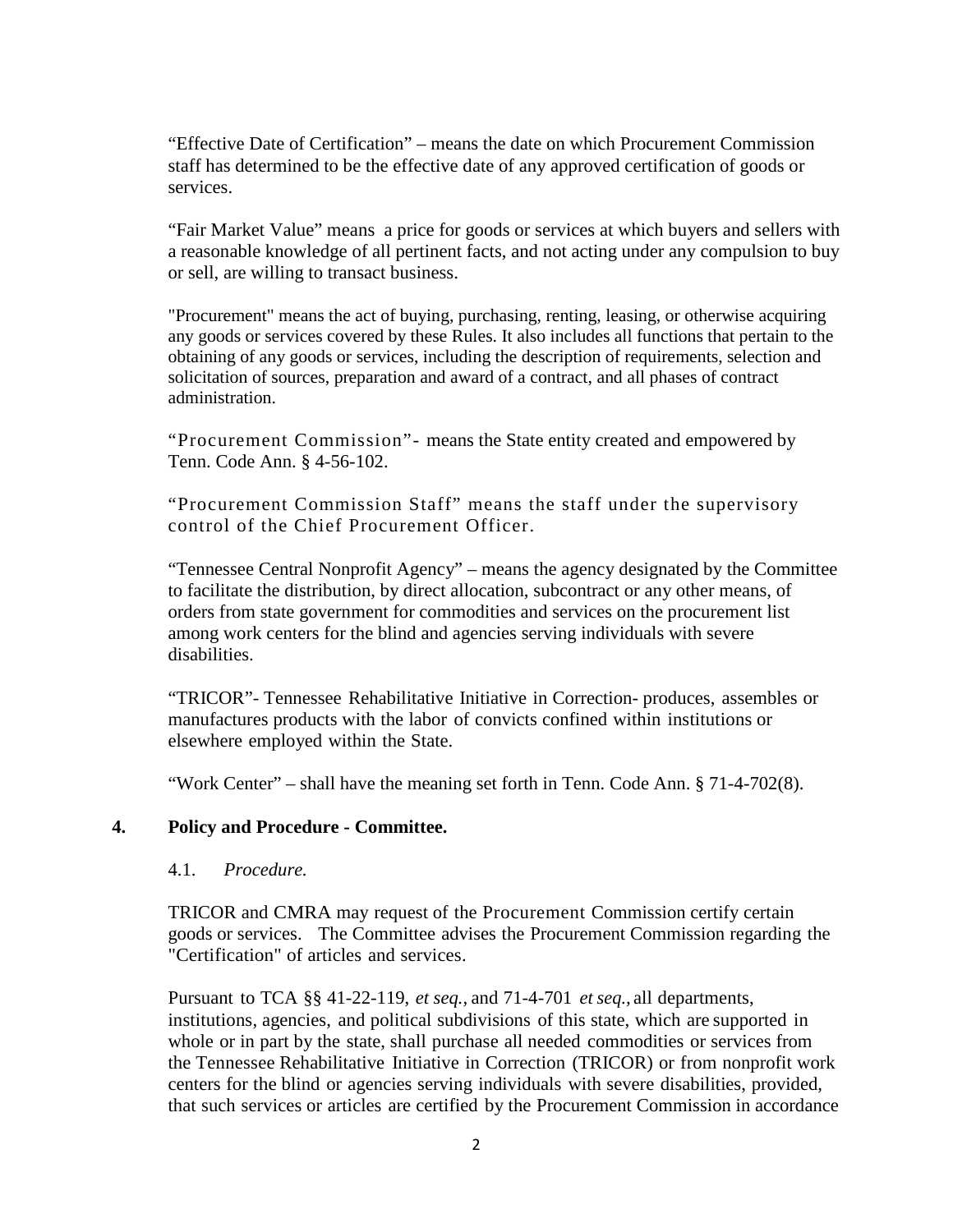with this Procedure. While, the procurement of certified articles or services are not subject to competitive requirements, certified articles and services must nonetheless be competitive with available goods or services generally available in the market place in terms of price and quality.

# 4.2. *Establishment of Policies and Procedures.*

The Committee may establish certain policies and procedures, as approved by the Procurement Commission, or for the effective implementation of the certification program. Revisions to this policy shall be submitted to the Procurement Commission for approval.

# 4.3. *Membership.*

The Committee shall be comprised of a representative from the TRICOR board (voting member), CMRA of Tennessee (ex-officio only), the Departments of General Services and Finance and Administration, and the Office of the Comptroller of the Treasury as follows:

- Finance and Administration- Voting Member
- Comptroller- Voting Member
- General Services- Voting Member
- TRICOR- Voting Member
- CMRA- Ex-Officio Member

The representative from The Department of Finance and Administration shall serve as the Committee Chairperson, who will have the following duties:

- To preside at all meetings of the Committee;
- To insure that the functions of the Committee as described in legislation and regulations are carried out;
- To promote the Committee's continuous cooperative working relationship with state government and political subdivisions;
- To serve as official spokesperson for the Committee in all activities for which the Committee may deem necessary; and
- To provide direction, support, and guidance to the nonprofit work centers in interpreting or fulfilling Committee activities.

The representative from the Office of the Comptroller of the Treasury shall serve as the committee Vice-Chairperson.

The representative from the Department of General Services shall serve as the Committee Secretary, who will have the following duties:

- Schedule monthly Committee meetings;
- Follow-up and coordinate TRICOR and CMRA agenda items for Committee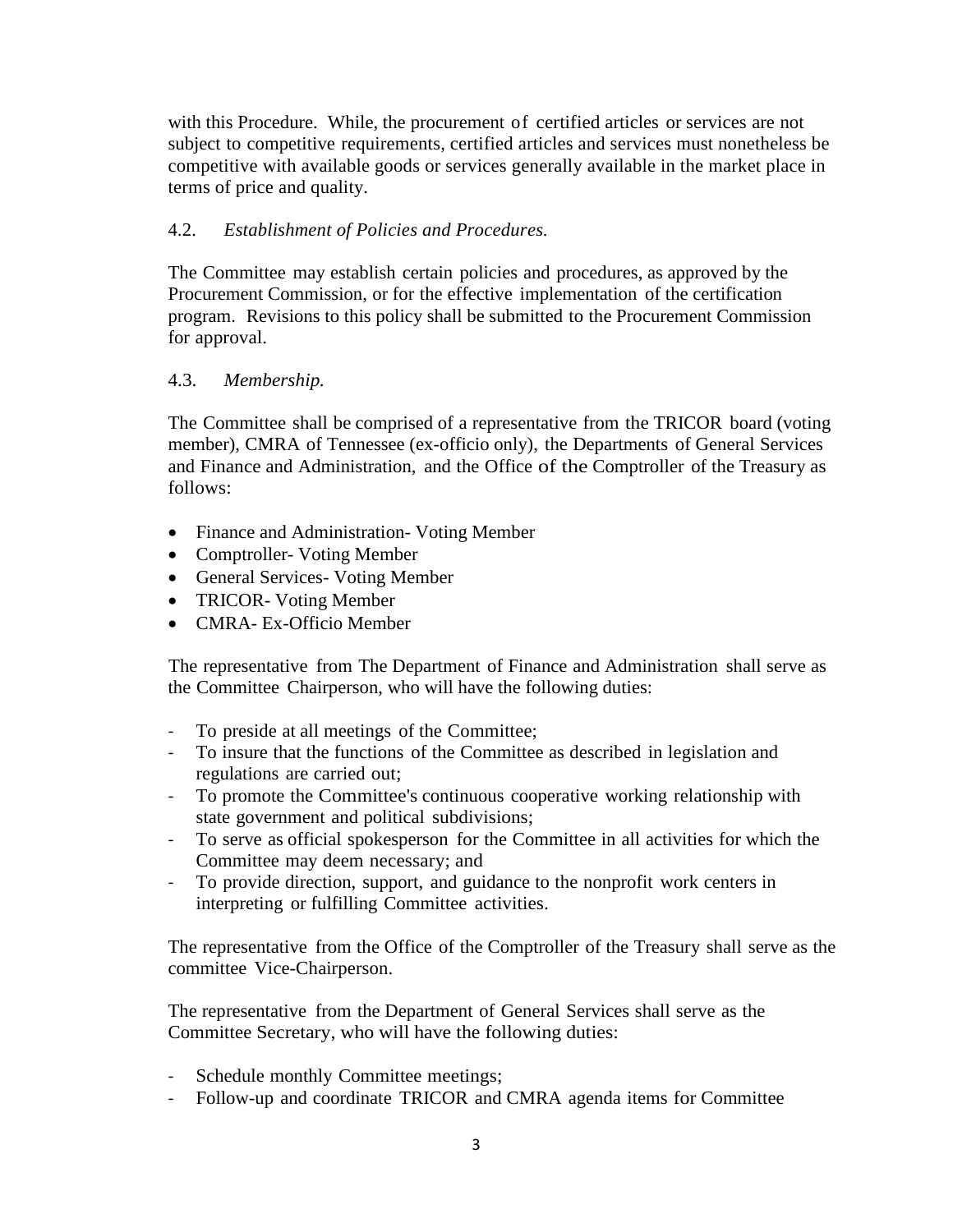meetings; and

- Record, prepare, and submit Committee meeting minutes and product or service request recommendations and rejections, along with supporting data submitted by TRICOR and CMRA for review and approval by the Procurement Commission Staff.

# **5. TRICOR.**

### 5.1. *Generally.*

Products that are produced, assembled or manufactured by TRICOR with the labor of convicts confined within institutions or elsewhere employed within the State shall be considered for Certification.

## 5.2. *Establishment of Policies and Procedures.*

TRICOR, at its expense, will defend any suit that may be brought against the State to the extent that the suit is based on a claim that the goods certified by the Procurement Commission and purchased by State agencies infringes on a United States patent. TRICOR shall pay those costs and damages that are attributable to infringement claims and finally awarded against the State.

By January 1 of each year, TRICOR shall submit to Procurement Commission Staff, as recommended by the Committee, a preliminary listing of products on which TRICOR seeks certification. The Committee will utilize the preliminary list for the Committee's background review of products on which TRICOR seeks certification.

The Committee will make recommendations based upon one or more of its findings to Procurement Commission Staff. No products shall be certified until approved by the Procurement Commission Staff for recommendation to the Procurement Commission.

The Committee may, when it deems appropriate, contact persons and agencies independent of TRICOR in order to gather information concerning the price, quality and availability of the products proposed for certification.

The Committee shall meet at least once a month, or as needed, to evaluate the products upon which a formal request for product certification has been made by TRICOR. In addition to the formal request, supporting data in accordance with these procedures for the determination of quality, price and availability shall be submitted to the Committee by TRICOR.

Each certified product shall be reevaluated by the Committee beginning approximately sixty (60) days prior to the end of the Certification Term to determine if the product should either continue to be certified or be recommended for decertification.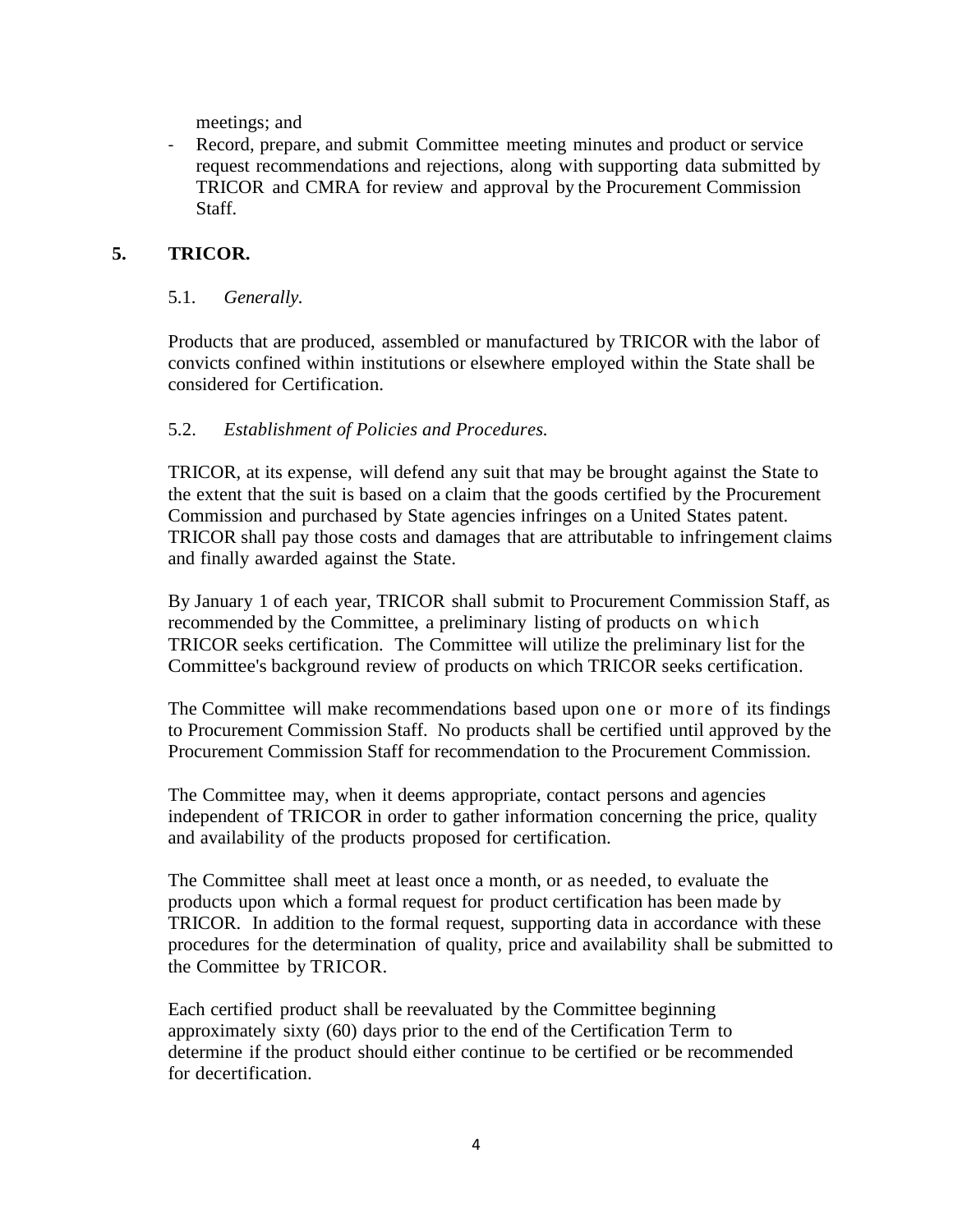The price of a product formally requested to be certified by TRICOR shall be based upon a "Fair Market Value." The cost may be established by submitting the cost of providing the products and the basis and justification for each cost item, and by establishing that the price is competitive with the costs of comparable products.

## **6. CMRA.**

### 6.1. *Generally.*

The purpose of this program as set forth in Title 71, Chapter 4, Part 7, Tennessee Code Annotated, is to achieve employment of the blind, deaf, mentally disabled and severely disabled persons by assuring and expanding the market for such persons' products or services. Products or services that are produced, assembled or manufactured and provided by CMRA by subcontracting with State certified non-profit agencies, who employ the blind, deaf, mentally disabled and severely disabled, shall be considered for Certification.

## 6.2. *Establishment of Policies and Procedures.*

Inaccordance with Title 71, Chapter 4, Part 7 of the Tennessee Code, as amended, the price of a product or service formally requested to be certified by CMRA shall be based upon the fair market value of the product or service.

The Committee will make recommendations based upon its finding(s) to the Procurement Commission Staff. No products or services shall be certified until approved by the Procurement Commission Staff.

The Committee may, when it deems appropriate, contact persons and agencies independent of CMRA in order to gather information concerning the price, quality and availability of the products or services proposed for Certification.

The Committee shall meet at least once a month, or as needed, to evaluate the products or services upon which a formal request for product or service certification has been made by CMRA. In addition to the formal request, supporting data in accordance with these procedures for the determination of quality, price and availability shall be submitted to the Committee by CMRA.

Each certified product or service shall be reevaluated by the Committee beginning approximately sixty (60) days prior to the end of the Certification Termto determine if the product or service should either continue to be certified or be recommended for decertification.

The price of a product formally requested to be certified by CMRA shall be based upon a "Fair Market Value." The cost may be established by submitting the cost of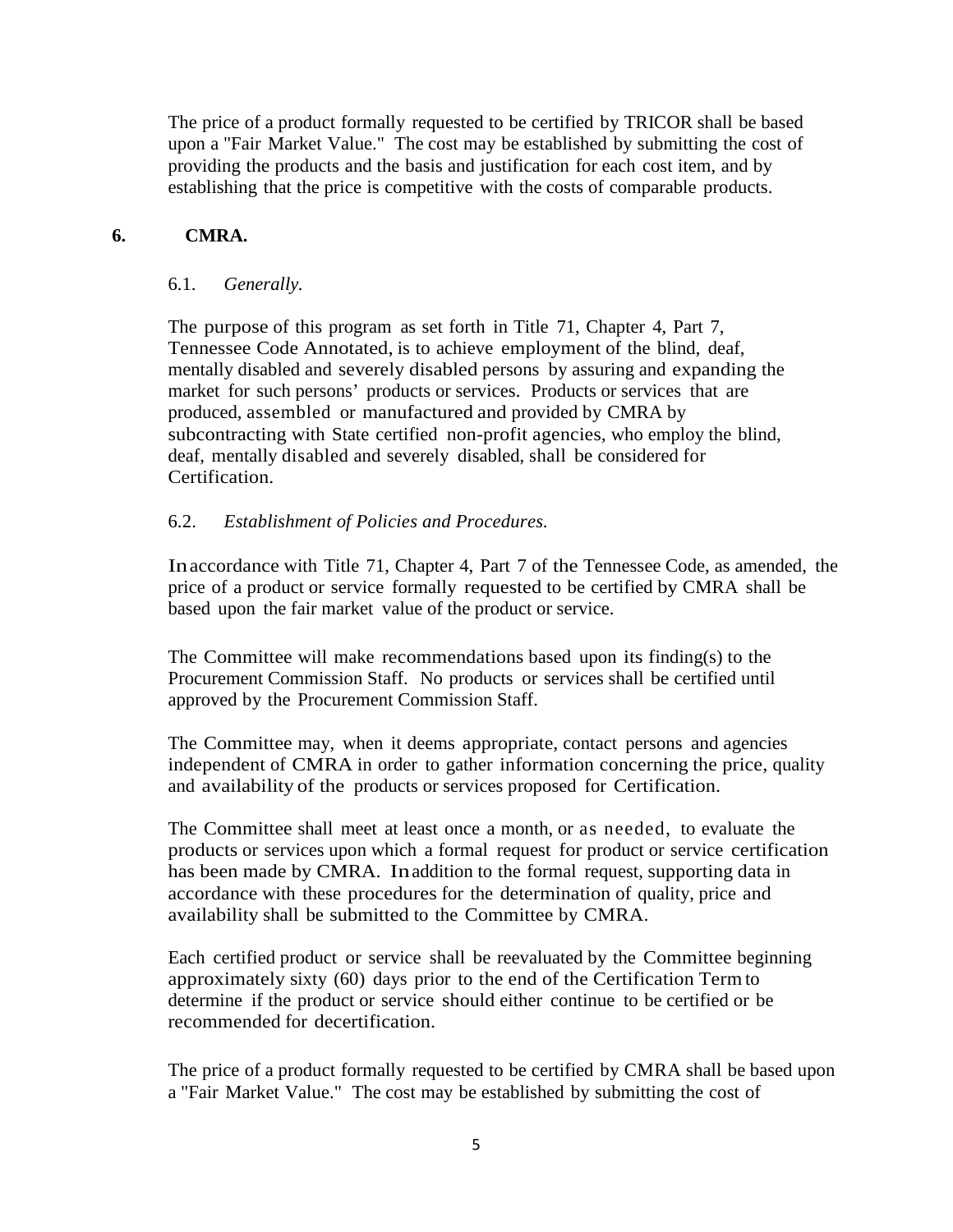providing the products and the basis and justification for each cost item, and by establishing that the price is competitive with the costs of comparable products.

# **7. Certification of Products.**

# 7.1. *Formal Request.*

TRICOR and CMRA shall submit to the Committee formal requestsfor product and service Certifications along with supporting data regarding quality, price and availability. The following is required for each product and service submitted for Certification:

- Product or service name
- General description of product or service
- Current or proposed Edison item number
- An identification of the agencies that would benefit from TRICOR's or CMRA's product or service offering
- Packaging of the product
- Additional information, if requested by the Committee

The following documentation is required, if applicable, for each product or service submitted in order for the Committee to review the quality of the product or service offered:

- Product or service specifications
- Materials or chemical composition and the approximate amount of usage of each for unit of production
- Product warranties (e.g., warranty against defects; warranty as to fitness for purpose)
- Description of inspection program
- Description of quality control program
- Production time
- Description of assembly or mix process
- Independent laboratory evaluation, as may be requested by the Committee
- Additional information, as may be requested by the Committee
- Submit product sample, as may be requested by the Committee

The following documentation is required, if applicable, for each product or service submitted in order to review the price of the product or service:

- Unit of measurement
- Unit price
- Breakdown of unit price by cost of supplies, labor, factory overhead, and profit, if applicable
- Supply copies of invoices to support the cost of supplies, and calculations of any factory overhead or profit applied, if requested by the Committee
- Costs associated with delivery and any other associated delivery costs, and who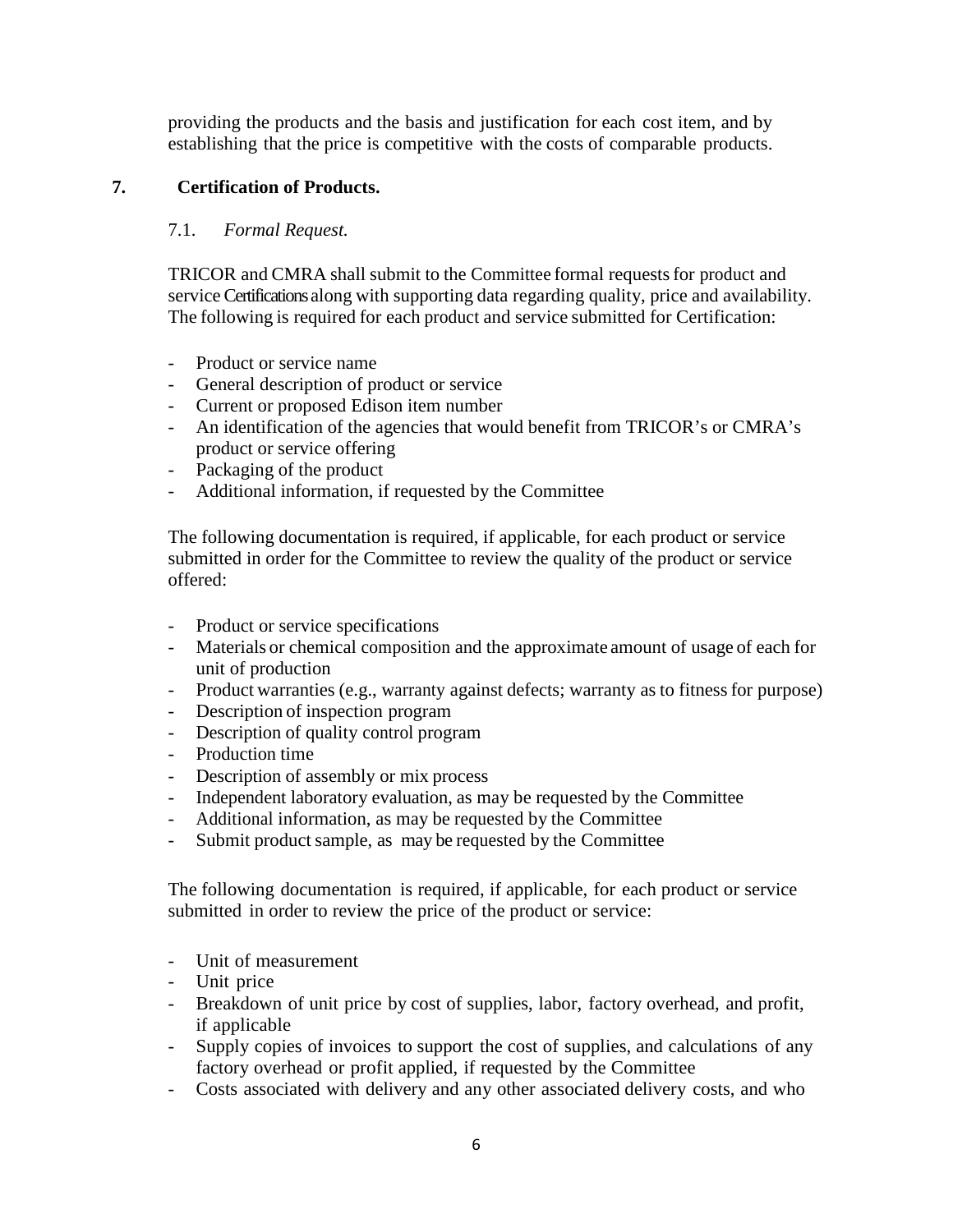will be responsible for payment

- Estimated annual sales volume based upon price
- Minimum order quantities
- Volume or any other discounts offered for the purchase of the product or service
- Supply pricing on at least three (3) comparable products or services from three different companies, if possible. If it is not possible to supply pricing for at least three (3) comparable products or services from three (3) different companies, a memorandum must be supplied justifying why it is impossible to obtain at least three (3) comparable prices. At a minimum, the documentation included in the memorandum should include the company names, dates contacted, and relevant business contact information of those vendors from whom a comparison price was sought. Documentation must also detail the alternate method used for determining the price of the product or service to be certified. The cost of comparable products should take into account volume discounts and other pricing structures used in private industry. The price of comparable products should be F.O.B. destination, unless otherwise stipulated.
- Any other special requirements or terms and conditions

The following documentation is required, if applicable, for each product or service submitted in order to review the availability of the product or service:

- Description of the delivery terms, including, but not limited to: destinations to which TRICOR or CMRA will not deliver and the means of delivery
- Delivery time (from point the order is received until reaching delivery destination)
- Description of Return Goods Policy
- Specific conditions under which a restocking charge will be levied and how much that charge will be
- A survey of three (3) companies from which comparable prices were obtained to determine the time in which the private sector could supply comparable products to the State. The survey should take into account the quantity ordered and the complexity of the product or service.
- 7.2. *Committee Review.*

### 7.2.1. *Quality, Price, Availability.*

Committee review will be based upon, but not be limited to, the documentation required to be submitted to the Committee. If requested by the Committee, TRICOR or CMRA will submit, as part of its quality report, an independent laboratory evaluation of a given certified product. The program for evaluation will include a product comparison chart that establishes brands or models manufactured by the private sector, which are comparable to the products submitted by TRICOR or CMRA for Certification. The review will involve a determination as to whether the quality is satisfactory or meets the State's standards for quality.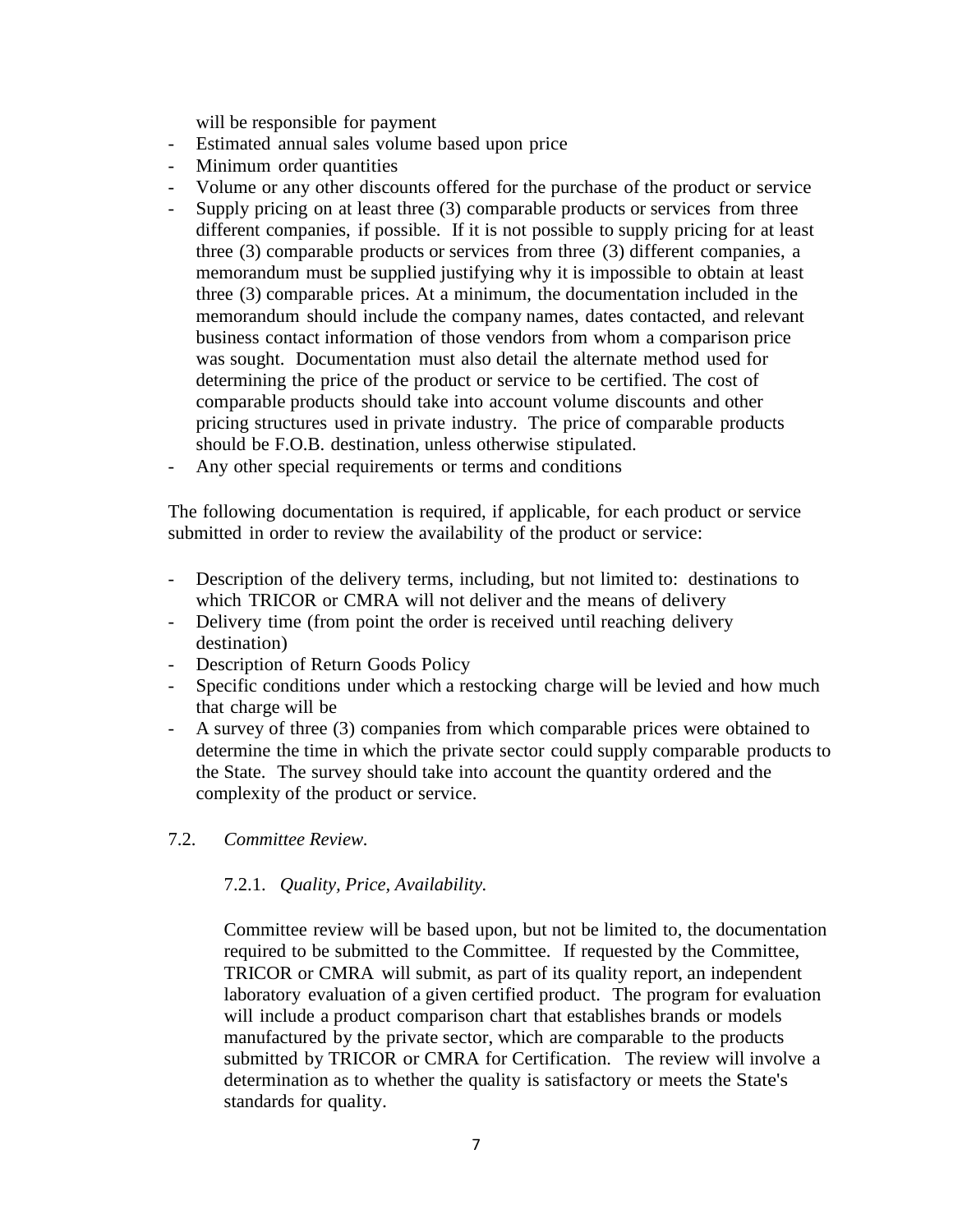The Committee will review the price of the three (3) comparable products. If TRICOR's or CMRA's price is higher than comparable products or services, the Committee will require documentation of costs. The Committee will determine whether the TRICOR or CMRA pricing is at fair market value based on the documentation provided by TRICOR or CMRA or such other information as may be available relating to price or quality of the good or service for which certification is sought.

The survey conducted by TRICOR or CMRA will be used to compare the delivery time of TRICOR or CMRA in order to determine if the product can be supplied within a reasonable time frame. The Committee review will also be based upon other documentation required to be submitted to the Committee per the Formal Request Section.

### 7.2.2. *Committee Recommendation to the Procurement Commission Staff Form of Recommendation.*

The Committee's recommendation to certify or not certify the product or service will be submitted at least monthly to Procurement Commission Staff and documented in the Committee's meeting minutes, including data submitted by TRICOR and CMRA. The product or service type job costing information, i.e., comparison private sector survey data and work center costs, as well as package type, location, satisfaction, requested price, and effective date, submitted by TRICOR or CMRA shall be used to support the Committee's review of price, quality and availability.

#### 7.2.3. *Recommendation Not to Certify.*

If the Committee recommends against certifying a certain product or service, the Committee's recommendation shall be reported and based upon one or more of the following criteria:

- The price is not fair taking into consideration the cost of comparable products or services and the costs of the work center in supplying the product or service.
- The quality is not satisfactory or does not meet acceptable State quality standards.
- TRICOR or CMRA cannot supply the product within a reasonable time frame.

#### 7.2.4. *Approval for Certification.*

Procurement Commission Staff approval is required to certify a product or service.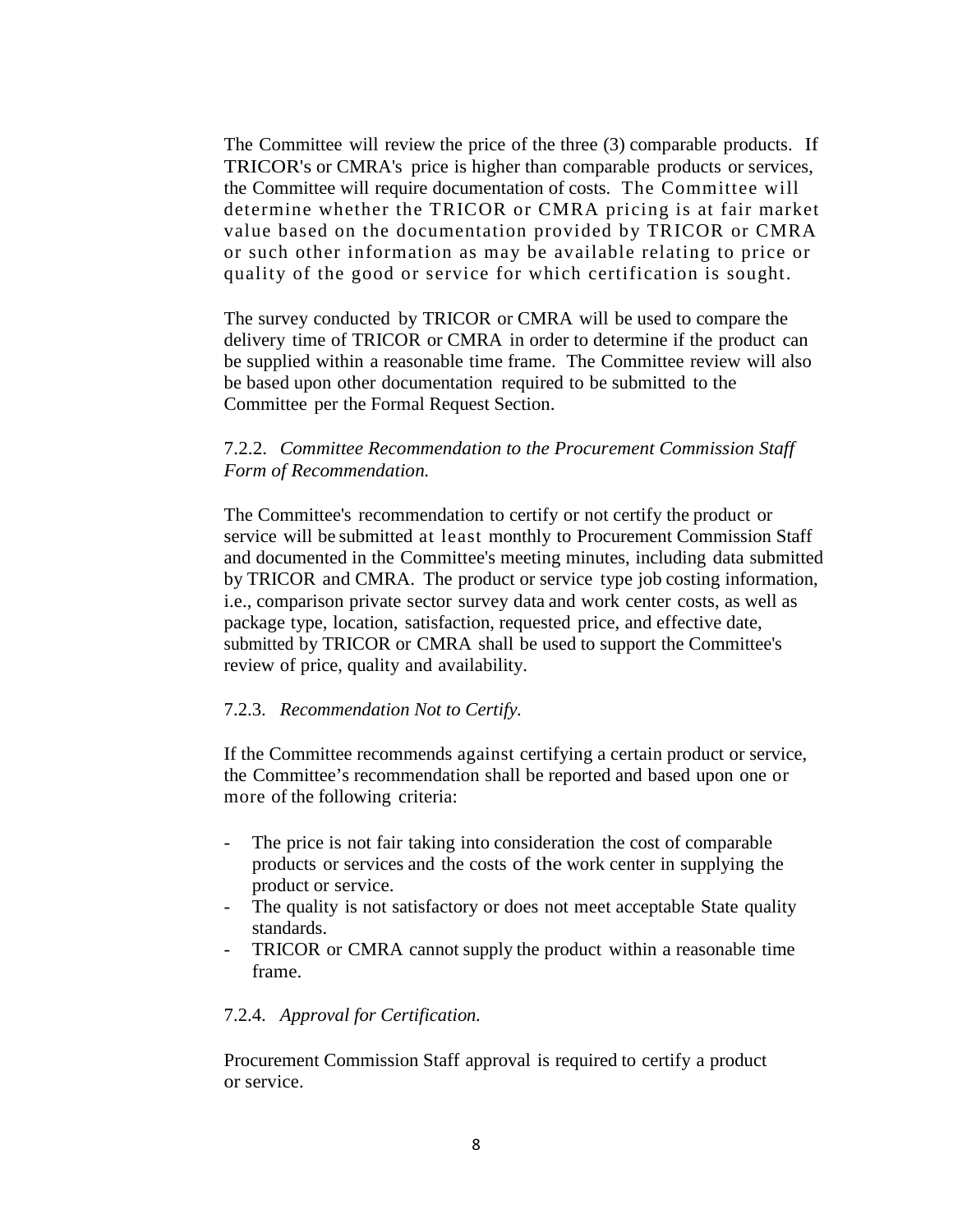# 7.2.5. *Effective Date of Certification.*

The effective date of a product or service approved for Certification will be the date as determined by Procurement Commission Staff, which will be reported to the Procurement Commission and entered into the Edison System.

### **8. Reevaluation of a Certified Product or Service.**

### 8.1. *Review of a Certified Product or Service by the Committee.*

Each certified product or service shall be reevaluated by the Committee beginning approximately sixty (60) days prior to the ending date of the Certification Term in order to determine if the product or service should either continue to be certified or not certified by the Committee to Procurement Commission Staff. The following documentation is required for each product or service being reevaluated in order to perform the end of Certification term review:

### 8.2. *Price.*

TRICOR or CMRA shall conduct a survey of three (3) original vendors, if possible, who were contacted for comparison of prices for Certification to determine:

- Current price for comparison to the Certification products or service price.
- If there have been any changes in the product or service since the original comparison which would account for changes in price.
- If there has been any change in market conditions or technology.

If it is not possible to supply information noted above concerning pricing from the three (3) original vendors or from at least three (3) vendors who produce the same or similar product or service, a memorandum must be supplied to the Committee justifying why it is impossible. At a minimum, the documentation included in the memorandum should include the company names, dates contacted, and relevant business contact information of those vendors from whom a comparison price was sought. Documentation must also detail the alternate method used for determining the price of the product or service to be certified.

### 8.3. *Quality and Availability.*

The following shall be obtained for reevaluation of the certified product or service under review:

- The Complaint to Vendor file shall be obtained from the Department of General Services for review by the Committee.
- A current production model shall be supplied to the Committee by TRICOR or CMRA to determine if the same or better quality or production standards are being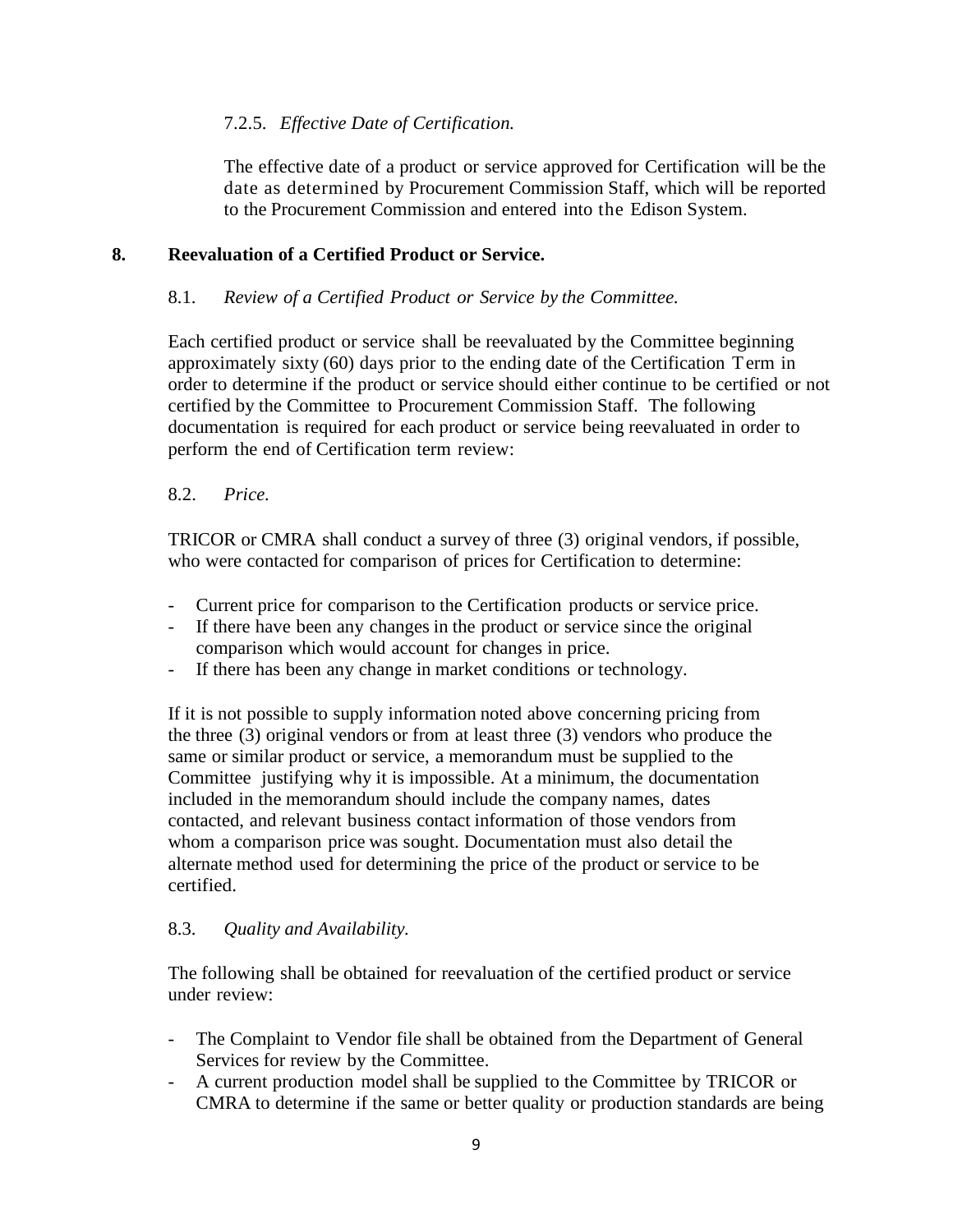maintained.

- A list of the number of orders placed or the dollar volume of sales during the current Certification term shall be supplied by TRICOR or CMRA to the Committee.
- *8.4. Committee Recommendation.*

#### 8.4.1. *Form of the Recommendation.*

The Committee's recommendation to certify or not certify the product or service will be submitted monthly to the Procurement Commission Staff and documented in the Committee's meeting minutes, including data submitted by TRICOR and CMRA. The product or service type job costing information, i.e., comparison of private sector survey data and work center costs, as well as package type, location, satisfaction, requested price, and effective date, submitted by TRICOR and CMRA shall be used to support the Committee's review of price, quality and availability.

#### 8.4.2. *Recommendation Not to Recertify.*

If the recommendation from the Committee is to not continue Certification of the product or service, the cause for not recommending shall be based upon any of the following criteria:

- The price is not fair taking into consideration the cost of comparable products or services and the costs of the work center in supplying the product or service.
- The quality is not satisfactory or does not meet acceptable State quality standards.
- TRICOR or CMRA cannot supply the product within a reasonable time frame.

### 8.4.3. *Approval for Recertification.*

Procurement Commission Staff approval is required for recertification upon reevaluation of the certified product or service with reporting of such approval to the Commission.

#### **9. Decertification.**

#### 9.1. *Conditions for Decertification.*

Products or services which have been previously certified by Procurement Commission Staff are subject to decertification when one of the following conditions exists:

- A sufficient number of complaints are issued by an agency relating to the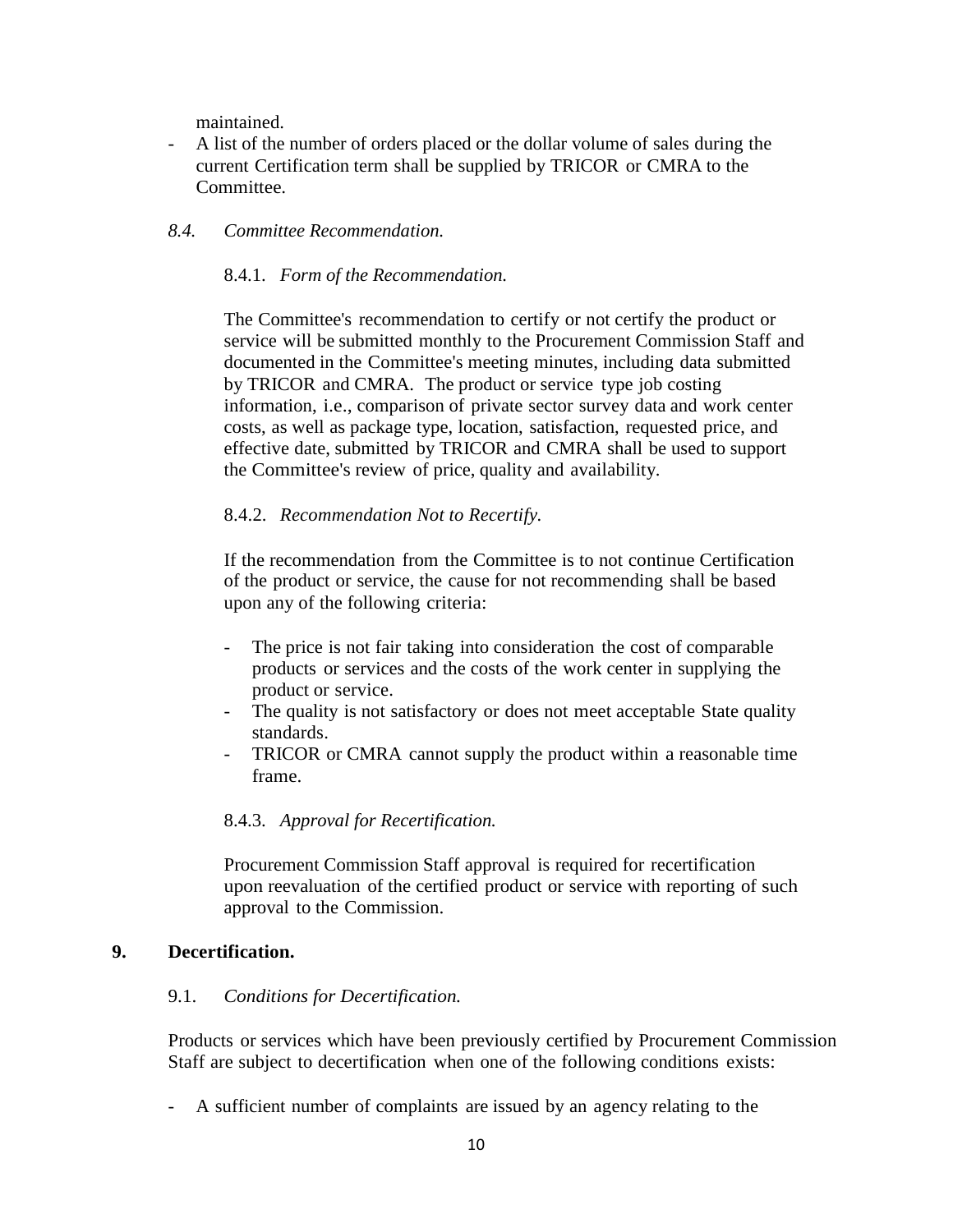unavailability or poor quality of the products or services at issue.

- Design modifications or changes in material were made by TRICOR or CMRA that diminish the quality of the product.
- Price increases are requested by TRICOR or CMRA that are not supported by the work center's costs, and are beyond the current fair market price for comparable products or services.
- By request of TRICOR or CMRA upon supplying reasonable justification for decertification.
- Submission of sufficient criteria for not recommending recertification during the reevaluation process.

# 9.2. *Committee Recommendation.*

The Committee will make recommendations regarding decertification to Procurement Commission Staff based upon at least one of the conditions listed in the Decertification Section.

# 9.3. *Approval of Decertification.*

Procurement Commission Staff approval is required to remove a product from the certified products catalog or to decertify a service. Any products or services that are decertified by Procurement Commission Staff will be reported to the Procurement Commission.

# **10. Changes to Certified Goods or Services.**

### 10.1. *Requests to Change Certification for Goods or Services.*

All requests for any design, composition, or other significant changes or modification to any product or service that has been certified must be submitted in writing by TRICOR or CMRA to the Committee within sixty (60) days prior to the scheduled change or modification as an addendum.

# 10.2. *Documentation Required for Approval.*

TRICOR or CMRA must also submit the following together with its request for a change:

- Complete documentation of the nature of the change or modification.
- The reason for the change or modification.
- Any changes in price, quality or availability information submitted with the original request for Certification.
- A list or primary customers of the certified product to be changed.

### 10.3. *Committee Review of Change.*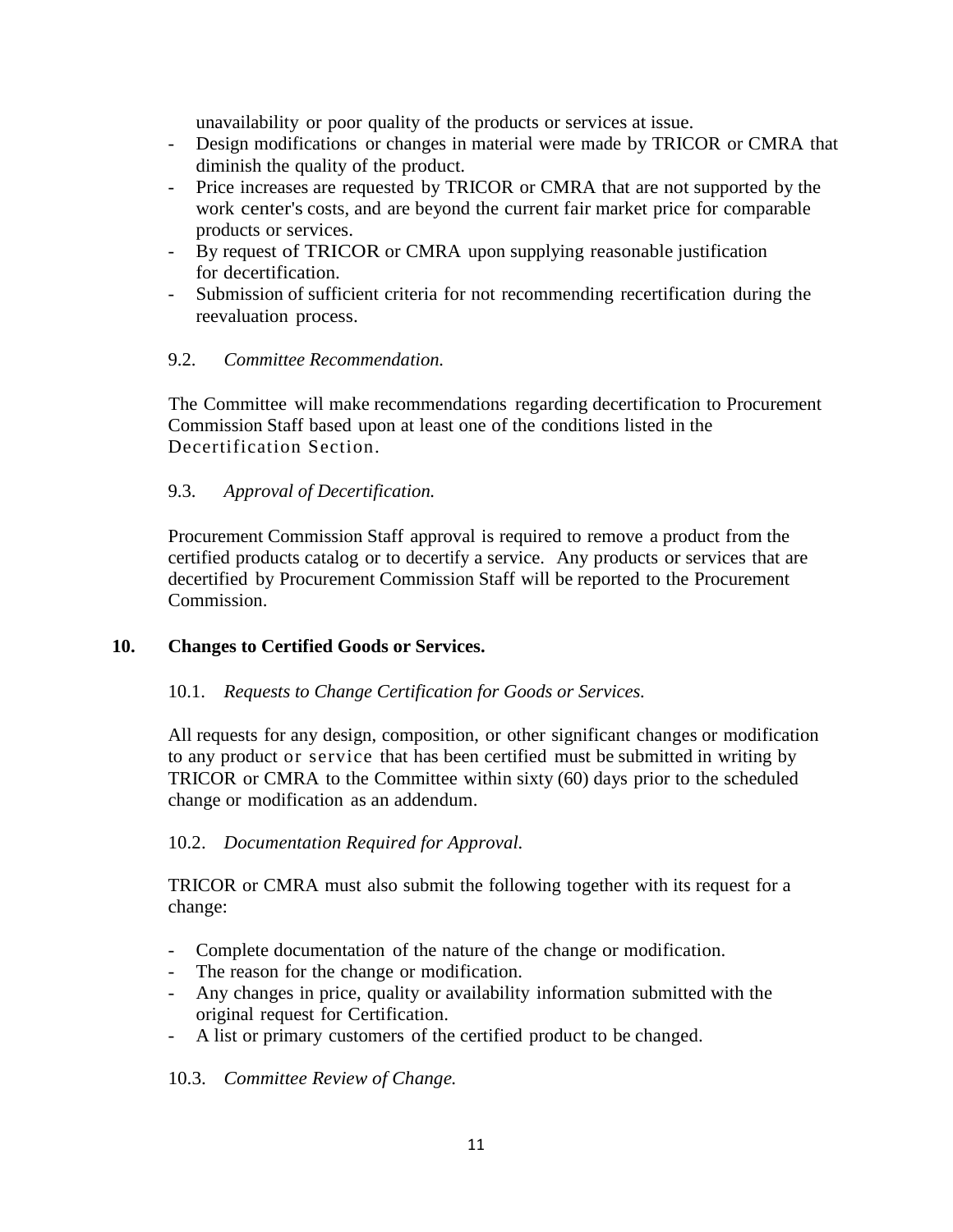The Committee will review the change in the product or service to determine if the change has affected the quality, price or availability as currently certified.

## 10.4. *Causes for Rejection of Change.*

If any one of the following occurs, it will be cause for not recommending a change in the product or service:

- The price change is not supported by the Work Center's costs and is beyond the current fair market value price for comparable goods or services.
- The quality of the product or service has been lessened and is no longer satisfactory or no longer meets the State's quality standards.
- The good or service can no longer be supplied within a reasonable time frame.

## 10.5. *Committee Recommendation.*

The Committee will make recommendations regarding acceptance or rejection of a change to a certified good or service to Procurement Commission Staff based upon information supplied as required in Policy and Procedure- Certified Service Change, Product Design, or Composition Change section.

### 10.6. *Approval of Change.*

Procurement Commission Staff approval is required for a design, composition, or other significant changes or modifications to any product from the certified products catalog or certified service and shall be reported to the Procurement Commission.

### 10.7. *Disapproval of Change to a Certified Product or Service.*

If the Procurement Commission Staff disapproves the modification, TRICOR or CMRA has the option of continuing with the currently certified product or service, or modifying the product or service and being subject to decertification.

### **11. Policy and Procedure - Certified Product or Service Price Increase or Decrease.**

11.1. *Conditions for Price Increase or Decrease for Certified Product or Service Firm Price Period.*

Prices for goods or services certified by Procurement Commission Staff shall remain firm for the Certification Term or any remainder of the Certification Term after a price increase or decrease is approved by Procurement Commission Staff.

### 11.2. *Request for Price Increase.*

A request for a price increase of a certified product shall be submitted in writing by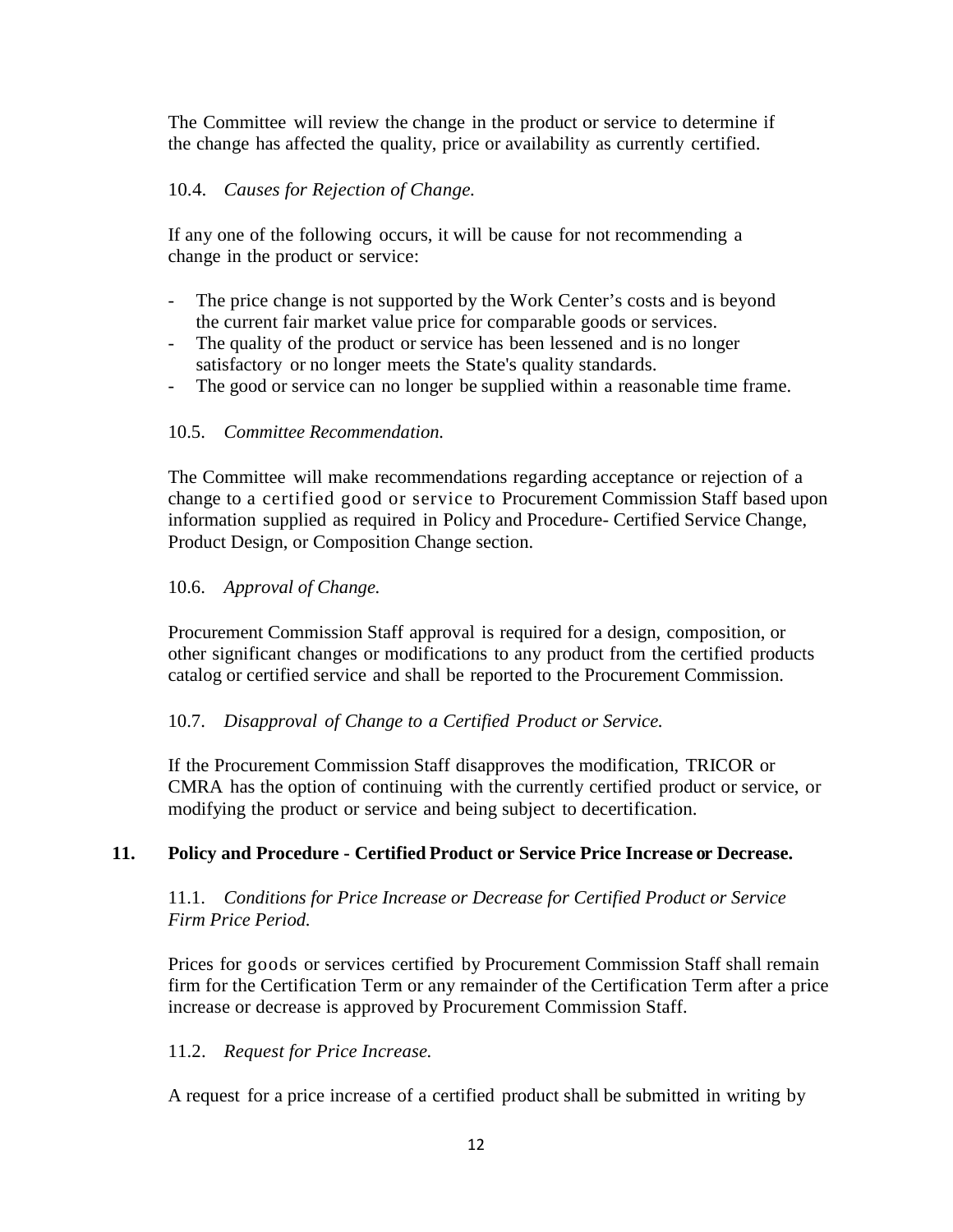TRICOR or CMRA to the Committee. TRICOR or CMRA must also submit sufficient documentation to justify the increased price.

## 11.3. *Documentation Required for a Price Increase.*

The following must be submitted by TRICOR or CMRA to the Committee as documentation to justify the increase in price:

- The cost of raw material, labor, overhead and any profit before the price increase for one (1) unit of production of the product or service for which the increase is requested, along with supporting documentation such as, but not limited to, supplier's invoices, calculations of labor costs, overhead, and profit.
- The cost of raw material, labor, overhead and any profit after the price increase for one (1) unit of production of the product or service for which the increase is requested, along with supporting documentation such as, but not limited to, supplier's invoices, calculations of labor costs, overhead, and·profit.
- Any other information, upon request of the Committee.

### 11.4. *Committee Review of the Request.*

The Committee shall conduct a survey of private industry, and such other documentation supplied by TRICOR or CMRA, to determine the cost of comparable products or services to which the Committee's review of the price increase will be compared for reasonableness and meeting the fair market price criteria for TRICOR or CMRA.

### 11.5. *Committee Recommendation of Price Increase.*

The Committee will make recommendations regarding acceptance or rejection of a price increase to Procurement Commission Staff based upon whether the price increase is supported by the work center's costs and whether those cost are reasonable and meet the fair market criteria for TRICOR or CMRA.

### 11.6. *Approval of Pricing Change.*

Procurement Commission Staff approval is required for a price increase to any product or service from the certified product's catalog or certified service, and such approval shall be reported to the Procurement Commission.

### 11.7. *Effective Date of Price Increase.*

Price increases, when approved, will be effective on the first day of the following month. No increase shall be effective until approved by the Procurement Commission Staff. Approval of any price increase will remain in effect for the remainder of the Certification Term. Price increases for products or services will be entered into Edison.